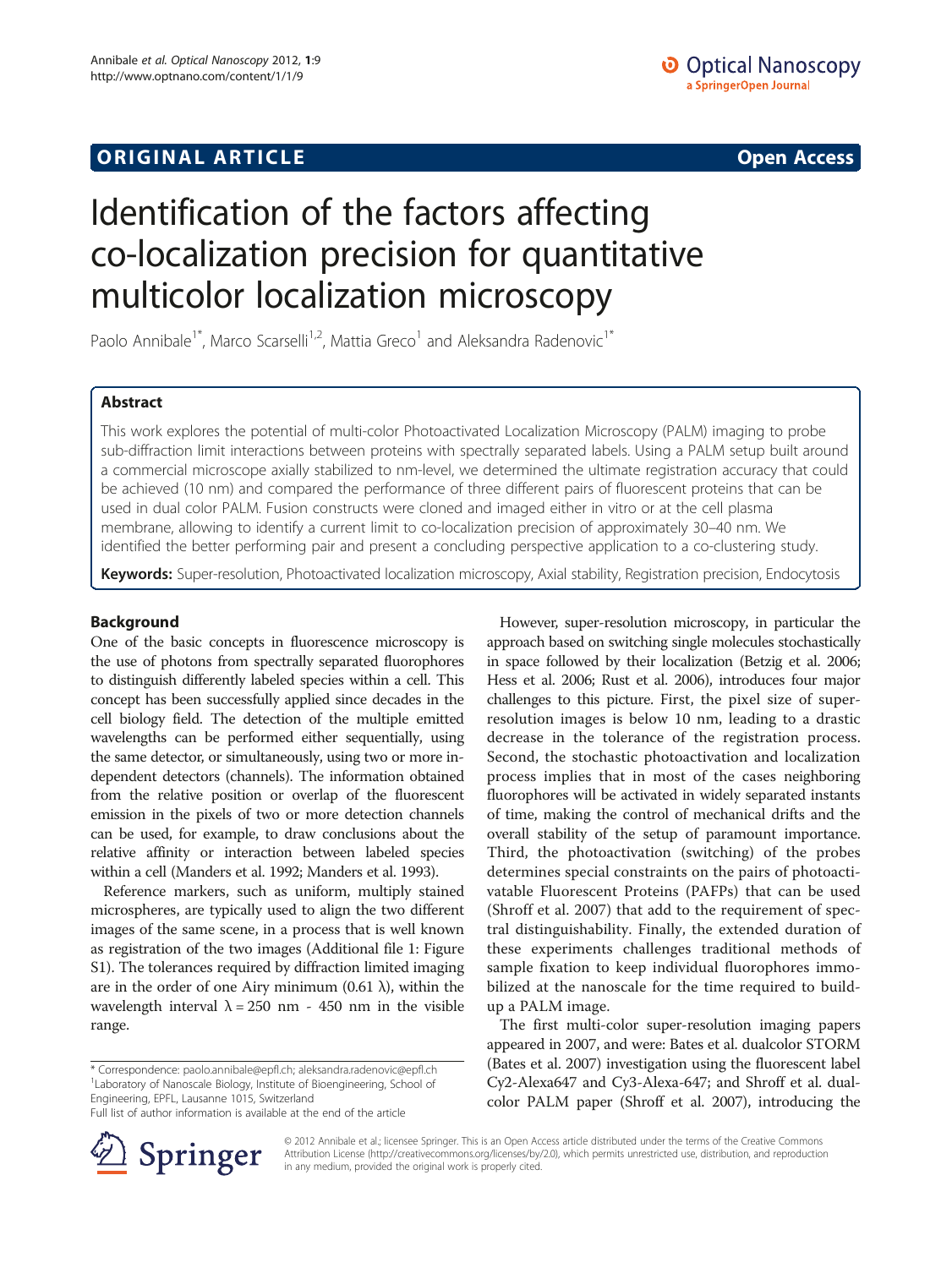<span id="page-1-0"></span>pairs of photoactivatable fluorescent proteins tdEos-Dronpa/PSCFP2. The former work observed the relationship between microtubules and clathrin coated pits, whereas the latter focused on proteins belonging to the adhesion complex machinery; in both cases a supercolocalization was not observed; in the case of the adhesion complex study, in fact, it was concluded that the two species do not interact since they do not display sub-diffraction limit colocalization. In neither of these papers the registration protocol used nor its accuracy were explicitly addressed. A 2008 paper (Huang et al. [2008\)](#page-12-0) by the Zhuang group investigated the relationship between mitochondria and the microtubule network by means of dual-color STORM. In the same year the Jakobs group (Andresen et al. [2008\)](#page-11-0) proposed a group of new PA-FPs for use in dual-color studies, as well as an alternative approach to multicolor measurements based on the use of spectrally closely spaced probes to be assigned to a specific color based on the ratio of the photons detected for each emitter in each of the spectral channels.

This approach was further extended by Testa et al. in 2010 (Testa et al. [2010\)](#page-12-0), to triple channel detection using Alexa dyes, whereas in the pure PALM field the sequential imaging approach based on the use of mEos2 and Dronpa was applied to the study of dendritic spines (Frost et al. [2010](#page-12-0)). Approaches based on the use of new, red PA-FPs allowing for simultaneous imaging using PAGFP as a green partner, were reported in 2009 and 2010 by the Lippincott-Schwartz group (Subach et al. [2009;](#page-12-0) Subach et al. [2010](#page-12-0)), in studies focusing on the assembly and clustering of plasma membrane proteins. The year 2010 was marked also by a key publication discussing the ultimate limits to registration and co-localization of spectrally separated emitters in CCD based measurements (Pertsinidis et al. [2010\)](#page-12-0). Active stabilization of the imaging optics allows for sub-nanometer registration accuracy, with the caveat that emitters need to fall within the same camera pixel for such a precision to hold. In 2011 another application of the mEos2-PSCFP2 pair (Yao et al. [2011\)](#page-12-0), as well as two works using mEos2-Dronpa combination were published (Hsu and Baumgart [2011\)](#page-12-0) (Lehmann et al. [2011\)](#page-12-0). A successful multi-color strategy was also demonstrated using dSTORM suitable dyes (Baddeley et al. [2011\)](#page-11-0) or a combination of PALM/STORM approaches, as in the recent work by Hess and coworkers (Wilmes et al. [2012\)](#page-12-0), leading to three color live cell super-resolution imaging. Since the original development of PALM/STORM in 2006, a large number of photoswitchable fluorescent proteins or labeling strategies with organic dyes are now available (Patterson et al. [2010](#page-12-0)). This work focuses only on the use of PAFPs for two color super-resolution studies. The motivation for this approach is that it requires the minimum amount of staining and sample manipulation, aside from the DNA transfection, and therefore strategies to optimize its performance should be actively investigated. In addition, it should not be neglected that the one label-one protein condition offered by PALM is the prerequisite that will be able to ensure the most quantitative outcome among all the super-resolution methods.

Therefore we first direct our efforts to establish a protocol that can be followed in any multi color localization microscopy experiment in order to maximize the colocalization precision. We combine a previously published registration approach (Churchman et al. [2005](#page-12-0)) to the implementation of an axial stabilization system that can be readily set-up in any commercial or laboratory microscope.

We then present the original use of PAFPs fusion pairs to evaluate the performance of pairs of photo activatable fluorescent proteins, exploiting the fixed stoichiometry of these constructs to focus on the quantitation possibilities offered by each of the pairs. We limited our study to three pairs, but more combinations are and will become available as soon as new PAFPs are developed, and we therefore believe that this strategy will be instrumental to determine the best combination of fluorophores for multicolor PALM depending on the desired application.

After identifying the better performing pair we present a perspective application to a co-clustering study in a biological system, discussing the important role of chemical fixation as a concluding remark.

## **Methods**

## Plasmids

The mEos2 gene is cloned into the plasmid pRSETA (Addgene plasmid 20341, original material provided by Loren Looger HHMI). The small peptide SrcN15 represents the N-terminal 15 amino acids of the protein Src, it is myristoylated, and was demonstrated to be associated to the non-raft domains of the plasma membrane (Chichili and Rodgers [2007\)](#page-11-0). We purchased the fluorophore PSCFP2 from the company Evrogen as ps-CFP2-N (117997, Moscow, Russia) for mammalian expression.

The two DNA constructs SrcN15-mEos2 and SrcN15- PSCFP2 were synthesized and cloned in the mammalian expression vector pJ603 by the DNA 2.0 company (94025 CA, USA).

For the constructs  $β2-PSCFP2$  we subcloned the  $β2$ gene (cDNA, Missouri ST cDNA Resource center) at the N-terminus of PSCFP2 amplifying by PCR the β2 sequence with the primers CTTAAGCTTGGTACCACC ATGTAC (sense) and CGCGGGCCCCCAGCAGTG AGTCATT (antisense) in order to create the EcoRI and ApaI restriction sites.

PAMCherry1-clathrin light chain and PSCFP2-clathrin light chain were a kind gift of Michael W. Davidson (National High Magnetic Field Laboratory, Florida State University, USA). The PAMCherry1 construct was a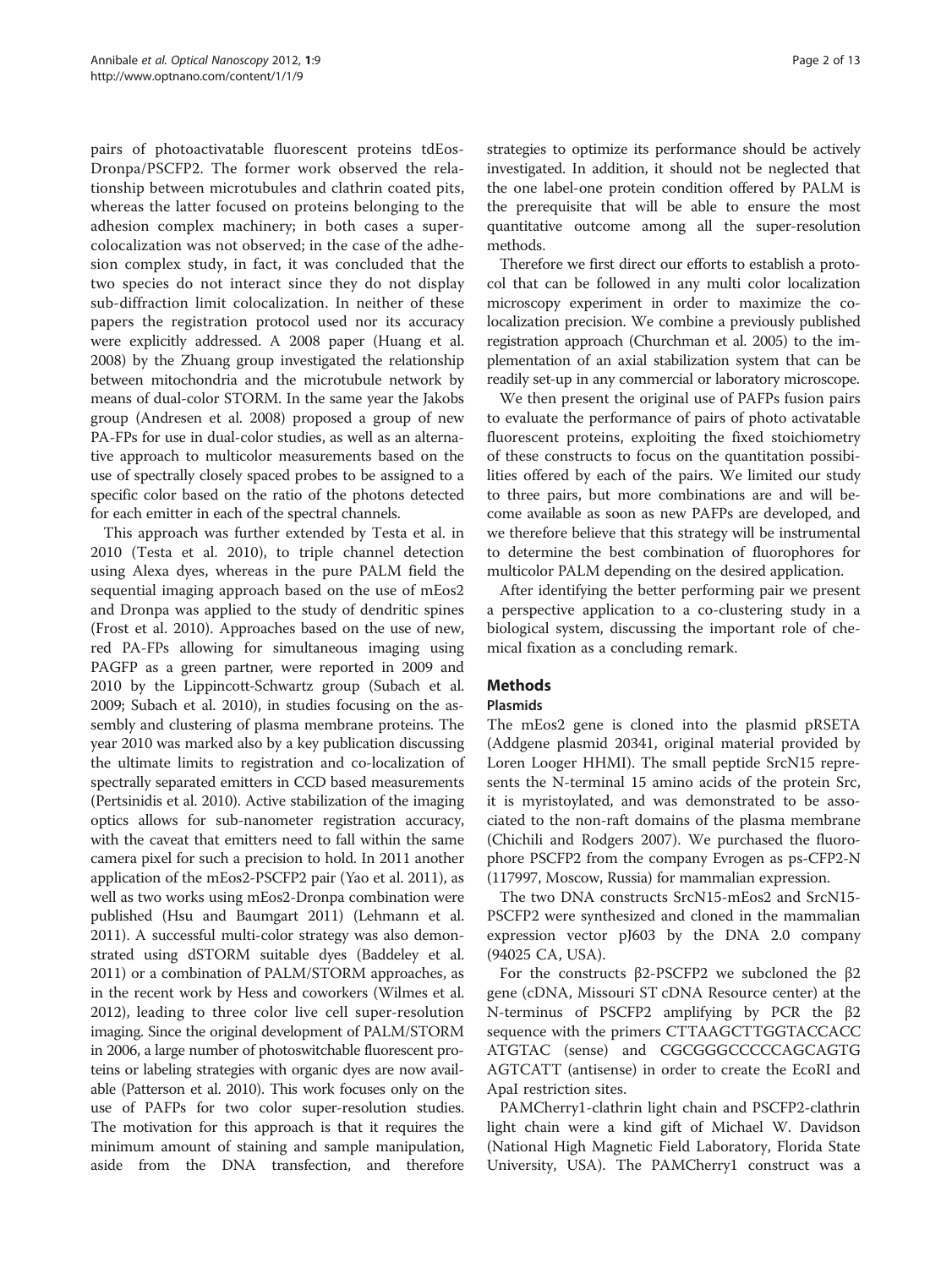<span id="page-2-0"></span>kind gift of Prof. Jennifer Lippincott-Schwartz (NIH, Bethesda, USA).

The MN1 Dronpa plasmid (MBL Amalgaam) was opened using the restriction sites HindIII and NotI.

The mEos2-Dronpa construct was generated in the mammalian expression vector pJ603 from the company DNA 2.0 (Menlo Park, USA). It was subcloned in the pRSETA bacterial expression vector for protein expression in BL21(DE3) pLysS competent cells using a NotI and ApaI restriction sites. mEos2 and Dronpa were separated by a four alanines linker.

The construct coding for S15-PSCFP2-mEos2 was purchased from DNA 2.0. The sequence was subcloned in the pRSET1 plasmid upon removal of SRCN15 to enhance bacterial expression using the primers: AAGG ATCGATGGGGATCCATGGTGATGAGCAAGGGCGC CGAGCTG (sense) and GGCGGCGGTCACGAACTCG AGGTAGATCATGTGATCGCGCTT (antisense) allowing for restriction using XhoI and NcoI.

The S15-PSCFP2-PAMCherry1 sequence is spaced respectively by four and three alanines. The sequence was expressed in the mammalian pJ603 and subcloned in the bacterial expression vector pRSETA using the restriction sites NotI and ApaI.

## Protein purification and in vitro sample preparation

All pRSETA plasmids were transformed into the Bacterial strain BL21(DE3) pLysS (Stratagene, La Jolla, CA, USA). Cultures were grown overnight in Medium containing 100 mg/mL ampicillin and 25 mg/mL chloramphenicol to a 0.4-0.5 optical density and then induced with 1 mM IPTG at 37°C for five hours.

The cells were harvested from a 500 ml culture by centrifugation and resuspended in eight ml of lysis buffer (500 mM NaCl, 50 mM NaH<sub>2</sub>PO<sub>4</sub>, pH 8). Then, eight mg of lysozyme was added and the reaction was incubated 30 minutes in ice. The solution was sonicated on ice five times with a sonicator equipped with a microtip using six 10 s bursts at high intensity with a 10 s cooling period between each burst. The lysate was centrifuged at 3000  $\times$  g for 15 minutes to pellet cellular debris. The supernatant was transferred to a fresh tube and added to an equilibrated Invitrogen Ni-NTA purification Column. Binding was allowed for one hour with gentle agitation to keep the resin suspended in the lysate solution. The resin was allowed to settle by centrifugation (800  $\times$  g) and the supernatant was carefully aspirated. The column was washed with 8 ml of Native Wash Buffer with imidazole at low concentration (500 mM NaCl, 50 mM NaH<sub>2</sub>PO<sub>4</sub>, pH 8 and 20 mM imidazole). This last step was repeated three more times.

The column was clamped in a vertical position and the cap was removed from the lower end in order to elute the protein with 12 ml native elution buffer (500 mM NaCl, 50 mM NaH2PO4, pH 8 and 250 mM imidazole). After purification, the proteins were dialyzed in Slide-A-Lyzer cassettes with 10000 MWCO (Pierce Chemical Company, Rockford, IL) using PBS and then concentrated.

#### In-vitro sample preparation

Single molecule fluorescent proteins samples were obtained by mixing the aqueous solution containing the proteins to Acrylamide and crosslinking solution and vortexing. Gel (PAGE) was obtained by diluting in water a stock solution 30% Acrylamide (Sigma) with 1.6% Methylenebisacrylamide (Sigma) to a final Acrylamide concentration of 15%. Polymerization was obtained, after a few cycles of degassing and nitrogen flow, by adding Ammonium Persulfate Solution and TEMED and mixing. 20 μL of the polymerizing solution were immediately sandwiched between two 25.4 mm no. 1.5 clean circular glass coverslips. Fluorescence imaging was performed after 1 h, and within at most a few hours, at room temperature.

## Cell cultures, transfection and sample fixation

HeLa cells were grown in DMEM (without phenol red) supplemented with 10% fetal bovine serum, 100 mg/ml streptomycin, and 100 units/ml penicillin at 37°C with 5%  $CO<sub>2</sub>$ . The cells were transfected using the NeonTM Transfection System (Invitrogen) following the manufacturer's instructions. The electroporation was performed for a 6 well dish (500,000-1,000,000 cells/well) using 0.5-2 μg of DNA for each sample following the manufacturer's parameters (Voltage 1,005; 2 Pulses with a width of 35 ms). Experiments were performed after 16–24 h after transfection. For the internalization of β2-mEos2, isoprotenerol 10 μM was used for 10 min. The day of the experiment, after extensive washing with PBS, cells were fixed incubating with 4% paraformaldehyde and 0.2% glutaraldehyde at 37°C for 30 min in PHEM (60 mM Pipes, 25 mM HEPES, 10 mM EGTA, and 2 mM  $MgCl<sub>2</sub>$ , pH 6.9) and washed 5X with PHEM. The coverslips, 25.4 mm diameter, no. 1.5 thickness, were cleaned in a solution obtained by mixing 125 ml of water with 25 ml of ammonium hydroxide and 25 ml of  $H_2O_2$  30%. A further step based on repeated rinsing with MilliQ water, immersion in spectroscopic grade methanol, nitrogen blowing and a passage under the flame was performed.

#### Equipment and settings

The excitation setup, built on an independent optical platform, consists of three laser-diode lines, two for excitation (488 nm Coherent Sapphire 488, 50 mW ad 561 nm Spectra-Physics Excelsior, 150 mW) and one for photo-activation (405 nm Coherent Cube, 50 mW). The excitation light is amplitude modulated and gated through an Acousto-Optical Polychromatic Tunable Filter AOM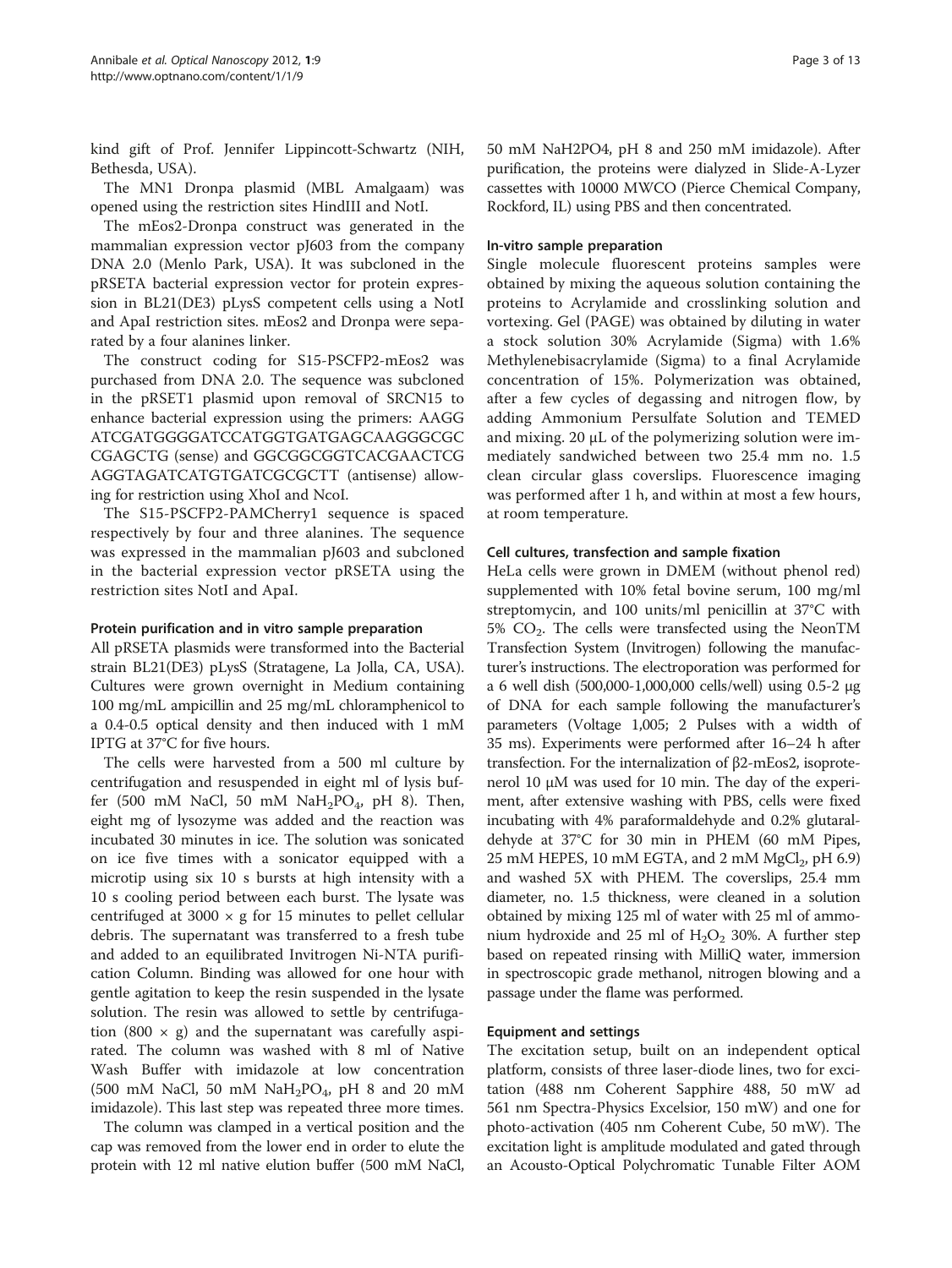(A.A. Optoelectronics), which allows an on-off switching of each line with a rise time of 1.5 ms. Both the excitation and the activation beams are expanded (10-20X) and the activation beam is spatial filtered (pinhole size 10 um). The filtered and expanded activation beam is combined to the excitation beam-path by a Semrock R405-Di01 dichroic Mirror. The combined laser beams are focused to the back focal plane (BFP) of a 1.45 NA 100X (or 60 X) Olympus Total Internal Reflection Fluorescence (TIR) objective by a 250 mm focal length, 50 mm diameter, achromatic doublet lens placed on a x-y-z micrometric translation stage. TIR at the sample arises as the focused laser beam is translated away from the optical axis in the back focal plane of the objective, resulting in a controllable exit angle of the beam with respect to the optical axis. In our setup the beam angle is accurately controlled by the translation of the 250 mm achromatic doublet. A 9.5 mm thick Fused Silica Laser Grade window (SQW-2037-UV Melles Griot) placed on a rotating goniometer before the lens is used to translate the collimated beam and maintain the excitation spot in the center of the field of view as the doublet lens is translated.

The microscope is based on the structure of an inverted Olympus model IX 71, with a camera side-port and an excitation port at the rear of the frame.

Excitation and emission are separated by a multiband dichroic mirror (Semrock FF493/574-Di01), and fluorescent emission is observed through a Photometrics DV2 beamsplitter containing a Chroma T565lpxr dichroic and two Semrock bandpass filters (FF593/40 and FF520/35). The long and short wavelength channels are imaged on the same CCD chip, projected each on one half of the entire chip.

Single molecule fluorescence images are detected by an Andor Technology iXon + DU-897E electron multiplying CCD camera, after a 2X further magnification, yielding a pixel size of 80 nm (or 133 nm). Custom developed Lab-View software controls the PALM acquisition sequence, triggering the CCD detector at each excitation cycle. The CCD detector in turn, has the possibility to trigger the AOM, to avoid any stray light on the CCD chip and therefore bleed-through during readout. Data is spooled to hard drive for post-processing.

The 561 nm excitation power, as measured in epifluorescence mode after the objective, resulted in power densities at the sample in the range of  $250-1000$  W/cm<sup>2</sup>. Datasets were recorded by reaching to both ends of this power range. For both mEos2 and PS-CFP we used activation powers at 405 nm in the in the range of  $10-100$  mW/cm<sup>2</sup>.

The sample is mounted within a steek custom coverslip holder, attached to a three-axes nanopositioning stage (LPS-100, Mad City Labs) via a low thermal expansion coefficient aluminium holder.

The reflected beam of a TIR laser line can be exploited as a sensor of the relative objective to sample distance. Figure [1a](#page-4-0) displays a schematic of the optical setup devised to drive a feedback loop in order to keep the relative sample to objective distance constant. The laser line from a 785 nm pigtailed diode laser (Thorlabs, LPS-785-FC) is collimated by a 12.5 mm lens and focused on BFP of the objective after reflection on a half mirror attached to the microscope frame near the rear excitation port and placed in close proximity to the path of the excitation beams. The diode is placed in a heat sink (Thorlabs LM9LP) and is driven by a power supply (Thorlabs, EK2000). The collimated beam is then focused on the BFP far enough from the optical axis to undergo total internal reflection at the sample-coverslip interface. The reflected laser line is steered back by two half mirrors on a quadrant photo diode (QPD Pacific Silicon QP50-6SD2), where the reflected spot moves along one direction proportionally to the separation between the objective lens and the coverslip. The difference signal from the two halves of the photodiode is then supplied to the NI USB 6229 acquisition card, and provides the input for the software PID controlling the nano-positioning stage z-axis by serial communication.

The software PID controller, a part of the custom PALM control software that we developed, (LabView, National Instruments, Austin, Texas, USA), receives as an input the voltage value from the Top-Bottom output of the QPD. The PID controller compares this value to the set-point, corresponding to the signal measured when the sample is in focus, and acts on the z-axis of the nano-positioning stage to maintain their difference (error) minimal. Before each measurement it is necessary to calibrate the nm/mV ratio by moving up and down in steps the nano positioning stage.

## Results and discussion

## Protocol for image registration in dual color localization microscopy

## Determination of mapping function

Generally speaking, image registration is the process of aligning two or more images of the same scene. The first of the challenges of two-color super-resolution microscopy is to achieve routinely and reliably a good registration precision of the order of, or smaller than, the localization precision of the probes. We therefore directed our efforts to establish a registration protocol that could be readily implemented after any PALM measurement in any commercial or laboratory setup. We adapted and elaborated the concept, introduced by Churchman and Spudich in 2005 (Churchman et al. [2005\)](#page-12-0), based on the use of fluorescent fiducial markers to achieve the registration of two images detected on the two halves of a CCD chip after separating the sample's fluorescence through a dichroic beamsplitter.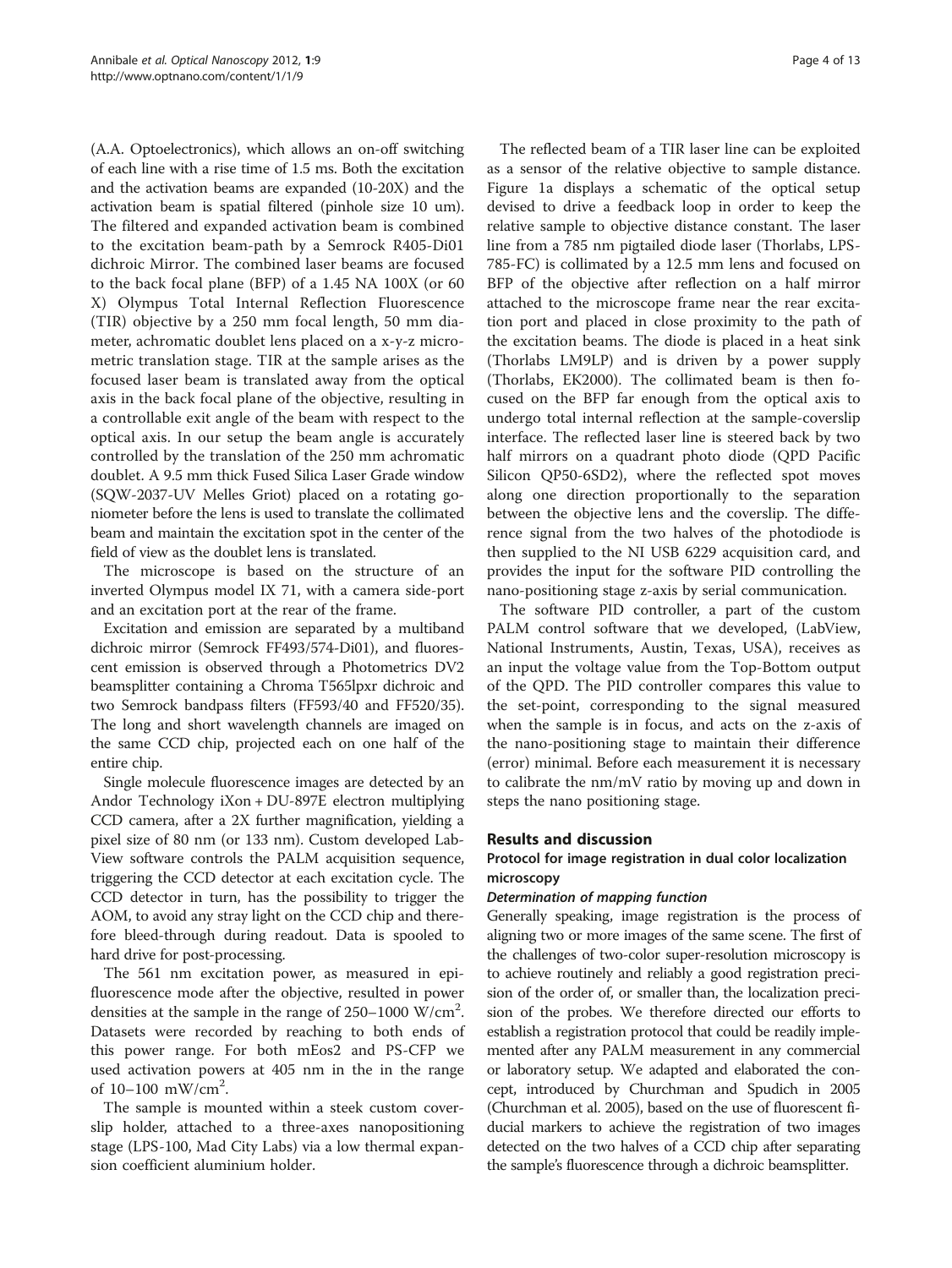<span id="page-4-0"></span>

We used the x,y,z sample piezo-stage (See [Equipment](#page-2-0) [and Settings](#page-2-0)) to scan an isolated fluorescent bead in a grid, as displayed in Additional file [1:](#page-11-0) Figure S1. The fluorescent bead (Tetraspeck, Invitrogen) is a 100 nm diameter microsphere, stained with four different fluorescent dyes simultaneously: blue (365/430 nm), green (505/ 515 nm), orange (560/580 nm) and dark red (660/680 nm). It is excited simultaneously by both the 488 nm and a 561 nm lasers, and imaged on the EM-CCD camera with an integration time of 0.5 s. Each second the piezo moves the bead to the next position and another image is taken.

The typical step size used to generate the grids for registering a PALM acquisition was  $21 \times 21$  steps spaced by either 250 nm or 500 nm, hence covering 20 to  $100 \mu m^2$ .

The position of the peaks in each image and in each channel is localized based on a maximum likelihood Gaussian fitting (Mortensen et al. [2010\)](#page-12-0). Up to  $m$  user defined peaks per frame can be fit, for each of the N frames used to generate the complete grid. In each frame the peaks are identified based on their brightness. The pair of  $(x_i, y_i)$  coordinates from each fitted pair of corresponding peaks is then used to calculate the mapping function required for image registration.

The function used to map the localized red channel peaks onto the green channel is the local weighted mean

algorithm introduced by Goshtasby (Goshtasby [1988\)](#page-12-0) in 1988, and first applied by Churchman et al. in the framework of single molecule experiments. The algorithm relies on the use of control points evenly spread throughout the field of view to locally evaluate polynomial functions to map each point of image 1 into the corresponding control point in image 2. Weights are introduced in order to decrease the influence of polynomials the further away from a given control point. The calculation of this mapping function, given the coordinates of a set of control points in the two imaging channels, is performed using the Matlab (The MathWorks) library cp2tform. The registration between the two channels of our acquisition is calculated off line, after that the actual super-resolution imaging sequence is performed and that the registration grid has been acquired (as detailed in Additional file [1:](#page-11-0) Figure S2).

## Figure of merit of mapping function

To quantify the accuracy of the registration, we first used the Fiducial Registration Error (FRE) (Churchman et al. [2005\)](#page-12-0), defined here (along one axis) as  $FRE_x =$ 

 $\frac{1}{N}\sum$ i  $(x_g^i - f(x_r^i, y_r^i))$ , where *f* is the function mapping

the points in the red channel onto the green channel, and Additional file [1:](#page-11-0) Figure S1, shows that the average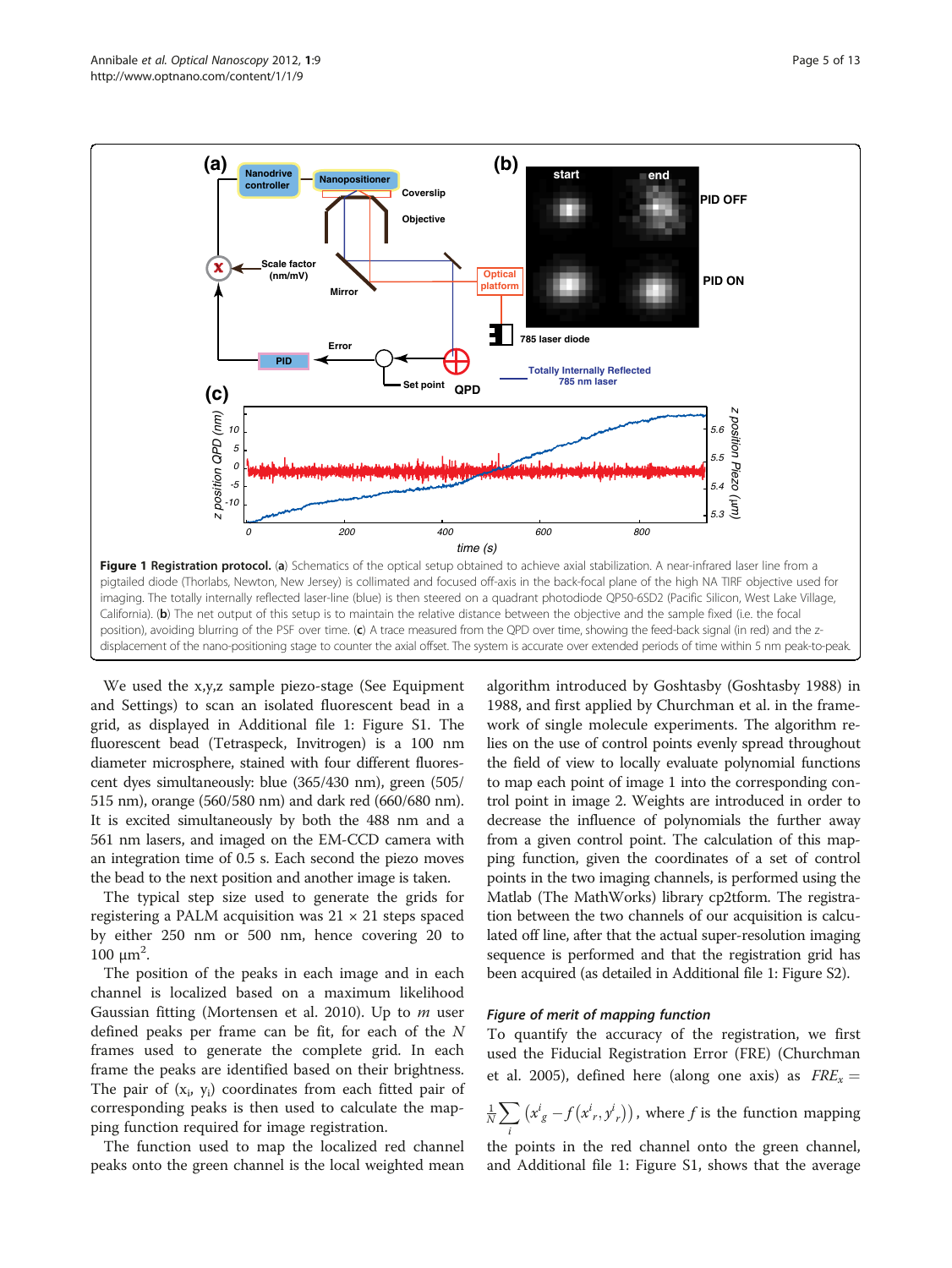FRE decreases as a function of the marker localization precision, reaching a plateau below 4 nm when the marker localization precision is better than one nm. A very similar approach in the context of super-resolution measurements was detailed also by Bates et al. (Bates et al. [2012](#page-11-0)) using fiducial markers randomly arranged in the sample, however this approach yielded a poorer FRE, and no information was provided to monitor the registration accuracy over time, as it is detailed in the next two paragraphs.

## nm-level axial stabilization

As the channel registration holds at one point in time and at one image plane, throughout the relatively long PALM image acquisition, the registration precision is challenged by the interplay of a variation of the sample axial position and a mechanical displacement of the imaging optics of one channel with respect to the other one. Furthermore, it was demonstrated (Engelhardt et al. [2011\)](#page-12-0) that, in the presence of molecular dipoles that are not free to rotate, axial offsets can result into sizable lateral offsets. This phenomenon can result in up to 2.8 nm lateral offset for 10 nm axial displacement. To alleviate these two problems an axial stabilization system was put in place. The axial stabilized system is based on a feedback system using the total internal reflection of a near-infrared laser line, a concept originally proposed by Huang et al. (Huang et al. [2008](#page-12-0)) and Pertsinidis et al. (Pertsinidis et al. [2010](#page-12-0)), and it is described in the Equipment and Settings section. As Figure [1](#page-4-0) (b) displays, the sensitivity of this setup allows not only to avoid defocus and macroscopic blurring of the Point Spread Function (PSF) of individual emitters, but also to maintain the axial position of the sample stable to the nm-level with a 5 nm accuracy for extended periods of time.

## Empirical determination of registration accuracy

By measuring a time-lapse movie of the position of a bright fluorescent bead in both imaging channels (Buckers et al. [2011;](#page-11-0) Nugent-Glandorf and Perkins [2004\)](#page-12-0), we can now estimate how the stability of the experimental setup affects the mapping function over time. The spontaneous lateral x-y drift allows the bead to explore an extended area of the field of view, in between the registration points, as displayed in Figure [2a](#page-6-0). The scanned fluorescent bead is localized to better than 2 nm (Figure [2b](#page-6-0)) in both imaging channels and its position in the red channel before and after the application of the mapping function is displayed. The remaining x and y offsets after mapping are displayed in the scatter plot of Figure [2c](#page-6-0). Notably, many points scatter beyond the expected error given by the combination of the localization precisions and the FRE (inner circle in Figure [2](#page-6-0)c,  $r = 4.5$  nm). The average value of the registration offset in our setup was 6.7 nm, with a standard

deviation of 3.7 nm, therefore 50% larger than the expected value. This implies that only 84% of the events are registered better than 10 nm, and all of the points are within a registration precision of  $~18$  nm. We regard these figures as the empirical registration accuracy of the setup, and we suggest than in any circumstance this empirical value (eREG) should be calculated and used instead of the FRE.

The reason why the offset between the position of the bead in the two channels does not fall below the expected sum of the FRE and the particles' localization precision for all of the points is quite complex to address. We will focus our discussion here to the fact that the relative drift in between the imaging channels may play a role by increasing the residual offset. Additional file [1](#page-11-0): Figure S3 displays the x-y drift of a fiducial marker in an actual dual color measurement: the fiducial drift follows a slightly different path when measured in each channel, and the relative drift, that should be constant, fluctuates approximately 10 nm (as shown in lower inset in Additional file [1:](#page-11-0) Figure S3). It was demonstrated that this relative drift can corrected using an active stabilization of the imaging path, but only in a proof-of-principle single molecule experiment (Pertsinidis et al. [2010](#page-12-0)).

## Summary of the protocol for maximizing the registration precision

As a summary of this section we recommend to perform channel registration using a closely (<500 nm) spaced grid of control points, to be generated with a precise x-y stage. The registration can be performed either prior to or after the localization experiment, depending on the fluorophores used (e.g. dark to bright or bright to another color).

Maintaining the focal plane constant throughout the acquisition and the registration process, will maximize imaging and registration accuracy. In the methods section, we present an inexpensive method to implement an axial stabilization system on any commercial or laboratory setup.

The empirical registration accuracy of the setup over time can be established by mapping the position of a bright marker imaged in both channels over time.

## Choice of a pair of photoactivatable fluorescent proteins

Next, we directed our efforts to identify best performing fluorescent probe pairs for dual color super-resolution microscopy experiments. An extensive and thorough characterization for multicolor STORM dyes has been recently performed by Dempsey et al. (Dempsey et al. [2011](#page-12-0)). A similar study was not yet reported for PAFPs suitable for multicolor PALM studies.

A large number of possible fluorescent probe pairs were reported to date as candidates to perform dual color super-resolution microscopy experiments. We restricted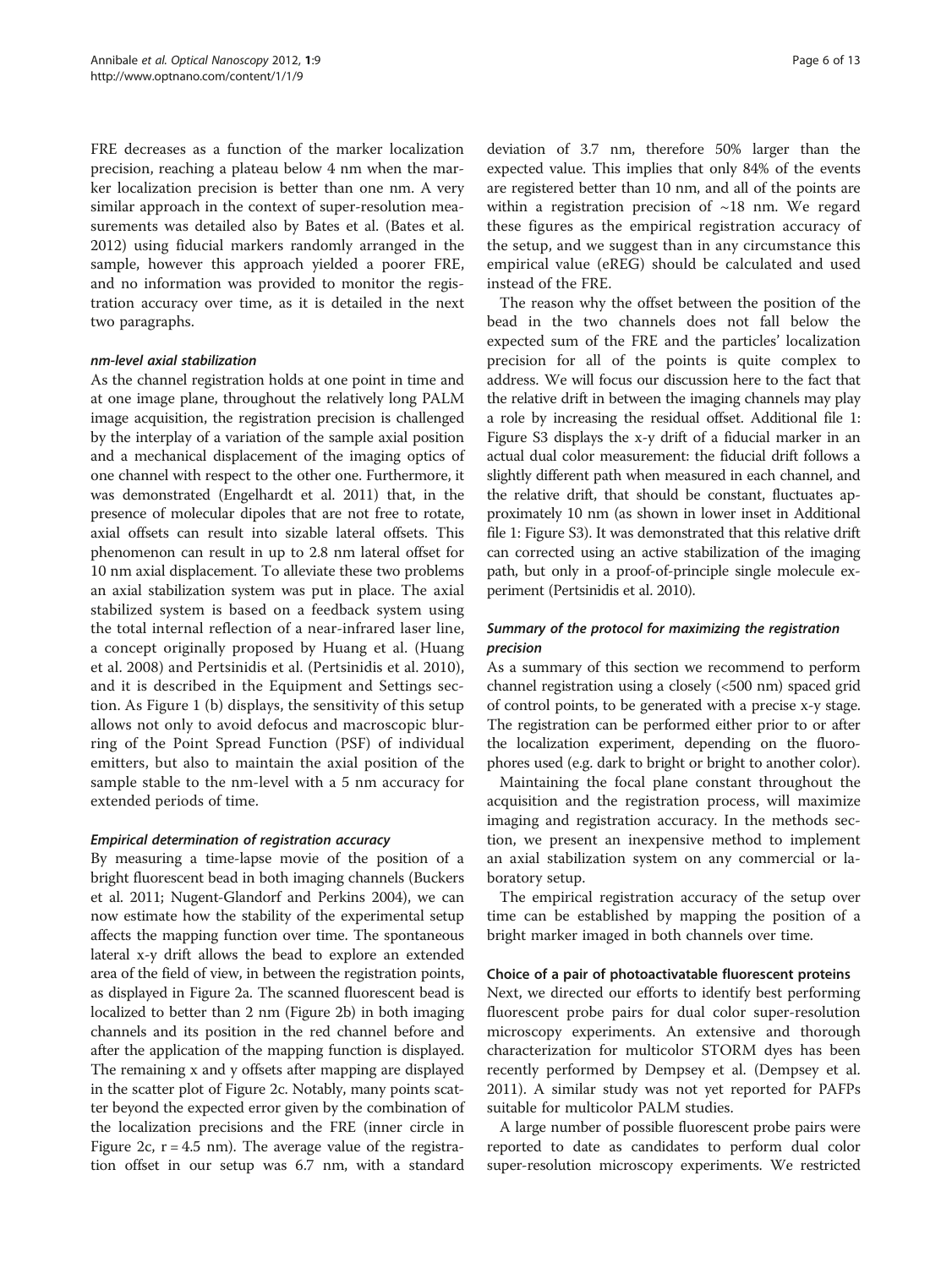<span id="page-6-0"></span>

our study to the performance of three pairs of PAFPs. We investigated the pairs mEos2-Dronpa, mEos2- PSCFP2 and PSCFP2-PAMCherry1. The first two were originally discussed by Shroff et al. (Shroff et al. [2007\)](#page-12-0), whereas the third one is an analogue of the PAMCherry1-PAGFP pair proposed by Lippincott-Schwartz and co-workers (Subach et al. [2009\)](#page-12-0), as an alternative for PAGFP with PSCFP2. Although PAGFP is the archetype of photoactivatable probes, it has a relatively poor contrast ratio of 100 as compared to 1000 of PSCFP (Chudakov et al. [2007](#page-12-0)). Additionally, PSCFP2 can be visualized before the photoswitching allowing its localization in the sample whereas PAGFP is dark in its basal state.

## Fusion constructs

We tested the performance of each pair by the use of chimaeric fusion constructs; surprisingly only a recent publication, that appeared during the review of the current manuscript (Renz et al. [2012\)](#page-12-0) has detailed similar approach in cells. Engineering fusion pairs in principle provides two advantages: the exact same pattern is observed in each channel and the stoichiometry of the complex is fixed, allowing quantitative insight on the relative photoconversion and localization efficiency of the members of each pair. Purification of the constructs (as described in the [Methods](#page-1-0)) allows performing both ensemble absorbance measurements as well as single molecule colocalization experiments. It is worthwhile to note that the latter provides also a prompt test of the registration accuracy of the setup. Although single molecule asynchronous colocalization experiments are beyond the scope of PALM microscopy, they can

nevertheless be exploited towards a quantitative measurement of the number of labeled proteins present in a sample, an appealing development of PALM based imaging (Annibale et al. [2011a](#page-11-0), [b\)](#page-11-0). Purified PAFPs were used in absorbance experiments in a cuvette using a spectrophotometer (Cary50, Varian) or immobilized in a PolyAcrylamide Matrix (15% Acrylamide concentration, 1:18 crosslinker ratio) sandwiched between two clean glass coverslips. Experiment in cells were performed by fusing the double fluorophore chimeras to the plasma membrane shuttling short sequence SrcN15 (Annibale et al. [2011a\)](#page-11-0). In most of the cases we investigated plasma membrane patches, obtained according to a previously published protocol (Perez et al. [2006](#page-12-0)) in order to minimize background autofluorescence.

## mEos2-Dronpa

The first pair of photoactivatable fluorescent proteins proposed for dual color experiments was tdEos-Dronpa (Shroff et al. [2007](#page-12-0)). This combination evolved in mEos2- Dronpa and it is in principle suitable for a sequential dual color imaging scheme, since the nominal reversible photoswitching ability of Dronpa allows to turn all of the fluorophore off and then to sparsely re-activate it again once the photoconversion of mEos2 is completed.

Throughout our experiments we have encountered two significant issues limiting this approach. From the studies of absorbance in solution of the two individual fluorophores, we observed that: first, the photoconversion of mEos2 in our hands was never complete, and second that the reversible activation of Dronpa in multiple cycles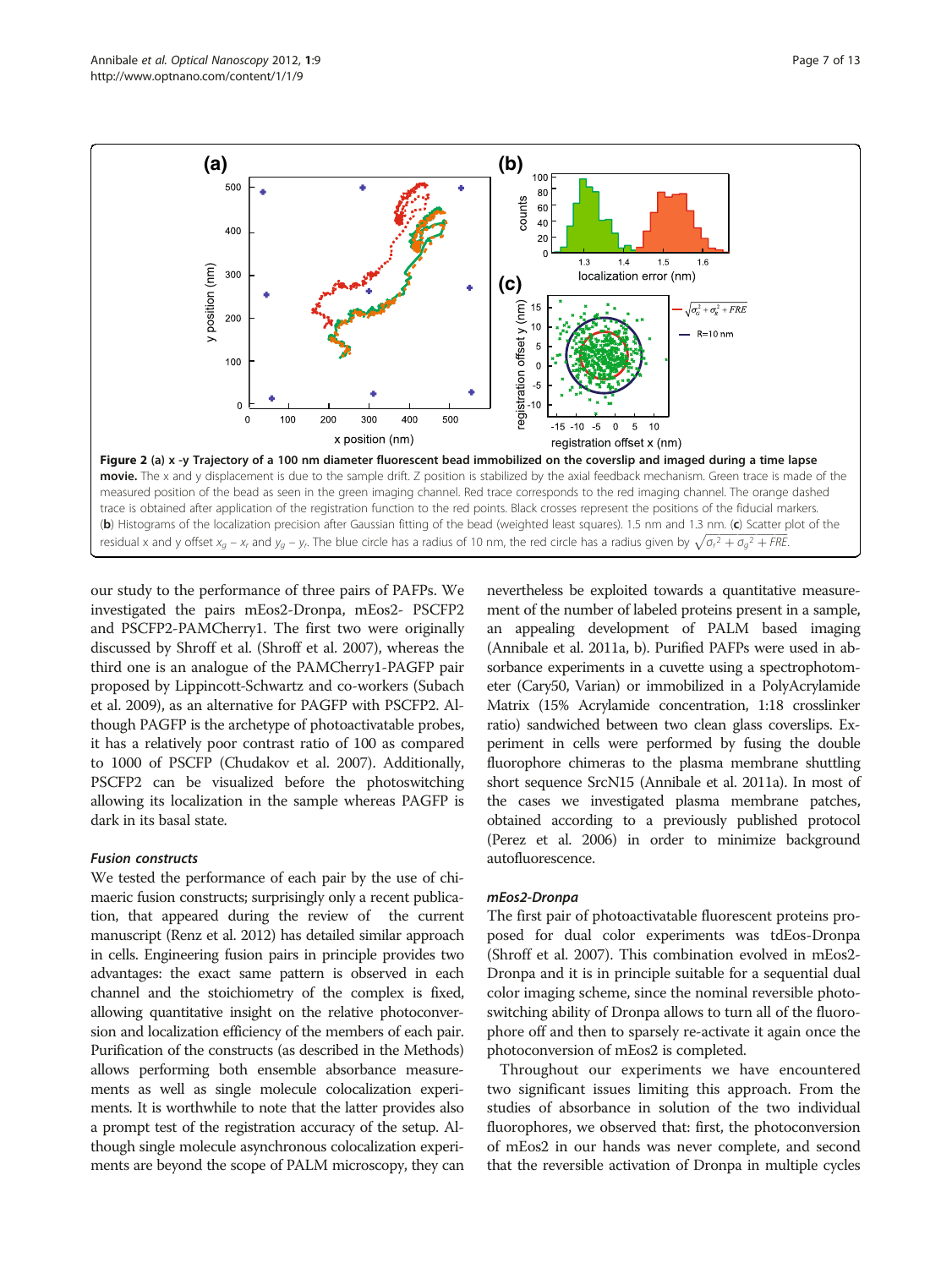<span id="page-7-0"></span>is limited, de facto, to a few switching cycles due to significant photobleaching. The evolution of the mEos2 absorption spectrum at pH 8.5, upon 405 nm irradiation with a Xenon arc lamp (Lambda LS Xenon Arc Lamp System, Sutter Instrument) displayed in Additional file [1](#page-11-0): Figure S4 a, indicates that the photoconversion follows a first order kinetics until saturation occurs, leaving a residual absorbance at 495 nm, with a green to red concentration ratio of 1.4 indicative of a 60% photoconversion efficiency. Irradiation beyond this point results in a shift of the 510 nm isosbestic point, and an increase of the 270 nm band, hinting at a degradation of the chromophore. The single molecule in vitro colocalization experiment of purified mEos2-Dronpa fusion pair is shown in Figure 3a, and yields a 13% colocalization provided that the sample is sufficiently diluted and that the acquisition time of mEos2 is short enough to minimize Dronpa bleaching (Table [1\)](#page-8-0).

## PSCFP2-mEos2

An immediate alternative is the PSCFP2-mEos2 pair, where instead of relying on the reversible photoswitching of the green protein of the pair, the much lower photoconversion efficiency of PSCFP2 can be exploited in order to achieve sequential imaging. PSCFP2(G) has an extinction coefficient similar to mEos2(G) (83%), but a much lower  $Q.Y. = 0.2$ , i.e. almost one quarter of mEos2(G). When the acquisition time moves above a value in the order of tens of minutes, much less PSCFP2 molecules are localized than mEos2, as displayed by the

single molecule imaging of the fusion construct displayed in Figure 3b. Here we observe poor colocalization that is due to the photobleaching of PSCFP2 (C). Steady state absorbance (Additional file [1](#page-11-0): Figure S4 c) of the purified fusion construct reveals that the efficiency in the formation of the chromophore is in favor of PSCFP2, with a 1:0.7 ratio to mEos2. Upon saturation of the activated form of mEos2, only a fraction of PSCFP2 has been photoconverted. After bleaching of the residual green fluorophores, photoconversion of PSCFP2 can be carried out until the number of localized single molecules saturates. PALM experiments in vitro showed a negligible colocalization fraction (Figure 3b, therefore confirming the observation arising from absorbance measurements that only a fraction of both species undergoes photoconversion and localization. Although this pair presents interesting perspectives, since the inactive forms of both proteins are fluorescent and can be exploited for other fluorescent techniques prior to photoconversion, the imbalance in the photoconversion ratios reflected by the negligible colocalization performance, prompted the search for a third pair.

## PSCFP2-PAMCherry1

Since the photophysics of mEos2 proves a limiting factor towards a truly parallel acquisition, the next pair we investigated PAMCherry1 as a possible replacement for mEos2 as a red partner in dual color PALM measurements. PAMCherry1 (Subach et al. [2009](#page-12-0)), developed by Lippincott-Schwartz and coworkers, is a photoactivatable

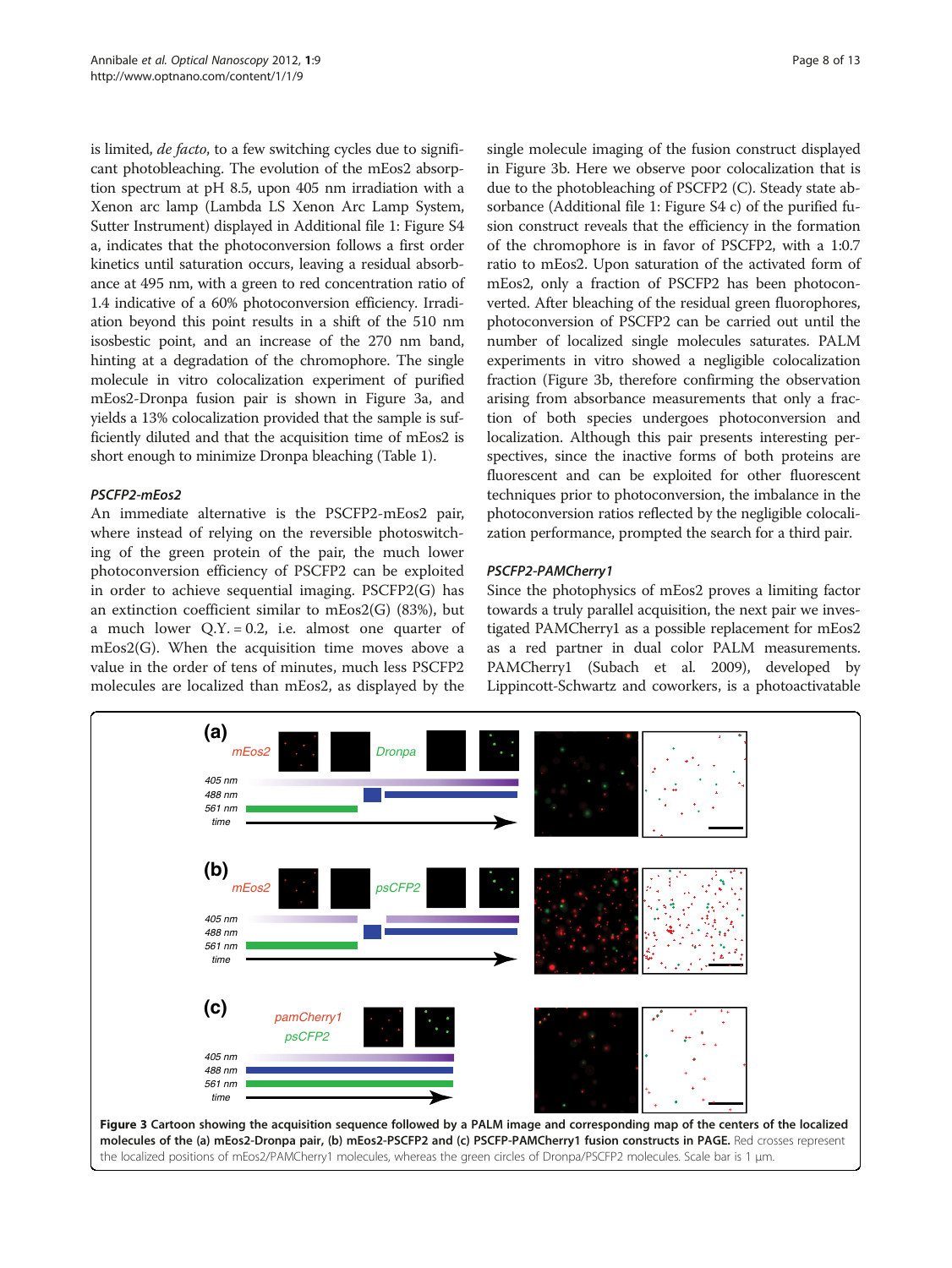| Fused fluorophore pair | First fluorophore efficiency | Second fluorophore efficiency | Colocalization fraction (% of minority species) |
|------------------------|------------------------------|-------------------------------|-------------------------------------------------|
| Dronpa-mEos2           | n.a.                         | 53%                           | ' 3%                                            |
| PSCFP2-mEos2           | 23%                          | 53%                           | 0%                                              |
| PSCFP2-PAMCherry1      | 28%                          | 58%                           | 5%                                              |

<span id="page-8-0"></span>Table 1 Photoconversion efficiencies and colocalization fractions for the three fusion constructs investigated in this work

Colocalization fraction is defined as the number of fluorophore pairs falling within a 200 nm radius in a diluted sample. For constructs with mEos2 colocalization fraction will depend on the number of localized mEos2 molecules.

fluorescent protein undergoing irreversible transition from a non emissive state to a red form upon the usual 405 nm irradiation. The obvious advantage of a non emissive off state (as opposed to the green fluorescence of the mEos2 off -state) is that there will be no overlap at any time between the inactive form of PAMCherry1, and the active form of PSCFP2.

Investigation of the fusion construct in solution showed that, under the assumption of an initial 1:1 stoichiometry, the photoconversion efficiency of the two species is quite different. Approximately 58% of the PAMCherry1 molecules photoconverts effectively, whereas PSCFP2 photoconversion efficiency reaches 28% (Additional file [1](#page-11-0): Figure S4 d and Table 1). In the single molecule colocalization experiments reported in Figure [3c](#page-7-0), the colocalization ratio is around 15%, consistent with the 0.58×0.28 product expected from the photoconversion efficiencies measured by absorbance in solution. It should be also noted that PAMCherry1 photoactivation is elicited also by 488 nm light. Therefore, the excitation wavelength for PSCFP2 should be brought on in steps, allowing for a sparse photoactivation of the PAM-Cherry1 molecules. This colocalization value (15%, see Table 1) is concentration independent, given the parallel acquisition of the two species. This is an important difference with respect to the previous two pairs, since the amount of localized PSCFP2 or Dronpa will depend on the number of mEos2 molecules that is necessary to localize first.

## Asynchronous single molecule co-localization in PAGE

The experiments performed in PAGE allow for a full control of the sample dilution. It is then possible to operate in a condition far from the super-resolution regime, e.g. where approximately one molecule per  $\mu$ m<sup>2</sup> is present, and therefore all pairs of fluorophores of different color falling within a distance of, e.g. 200 nm one from the other can be considered with high likelihood as belonging to the same pair. As previously mentioned, the distance between these two pairs may deviate from the root of the squared localization errors for multiple reasons, prominently the drift of the setup between the instant of localization of two adjacent molecules.

We shall again remember that this type of experiment is a form of asynchronous colocalization, since the time

interval between the localization of two members of a heterodimer is stochastic and greater than zero. Figure 4, displays the distances between the proteins that form PSCFP2-PAMCherry1 fusion pair as a function of the temporal separation of their localization instant. Two populations are visible, one around 200 nm separation, the other one where the particles are separated below 50 nm. The measured distances are in almost all cases larger than their errors (root of the squared sum of the localization precisions in each channel), confirming that the asynchronous nature of the measurement as well as the registration accuracy introduce an additional error to the measured co-localization distance besides the localization precision. We attribute the population with the larger deviation to molecules suffering a residual diffusion within the pores of the PolyAcrylamide gel. On the other hand, the group of molecules localizing within 50 nm provides us with two important informations: first, there is no significant drift of the colocalization as a function of time, indicating that the overall stabilization of the setup is effective. Second, the fact that the co-localization distances of the second group have an average value of  $\sim$ 30 nm indicates that the setup is operating close to its registration limit  $(\sqrt{\sigma_r^2 + \sigma_g^2 + eREG^2})$ .

## Addressing molecular photophysics

As we have extensively discussed in two previous publications (Annibale et al. [2011a, b](#page-11-0)), identification of molecules

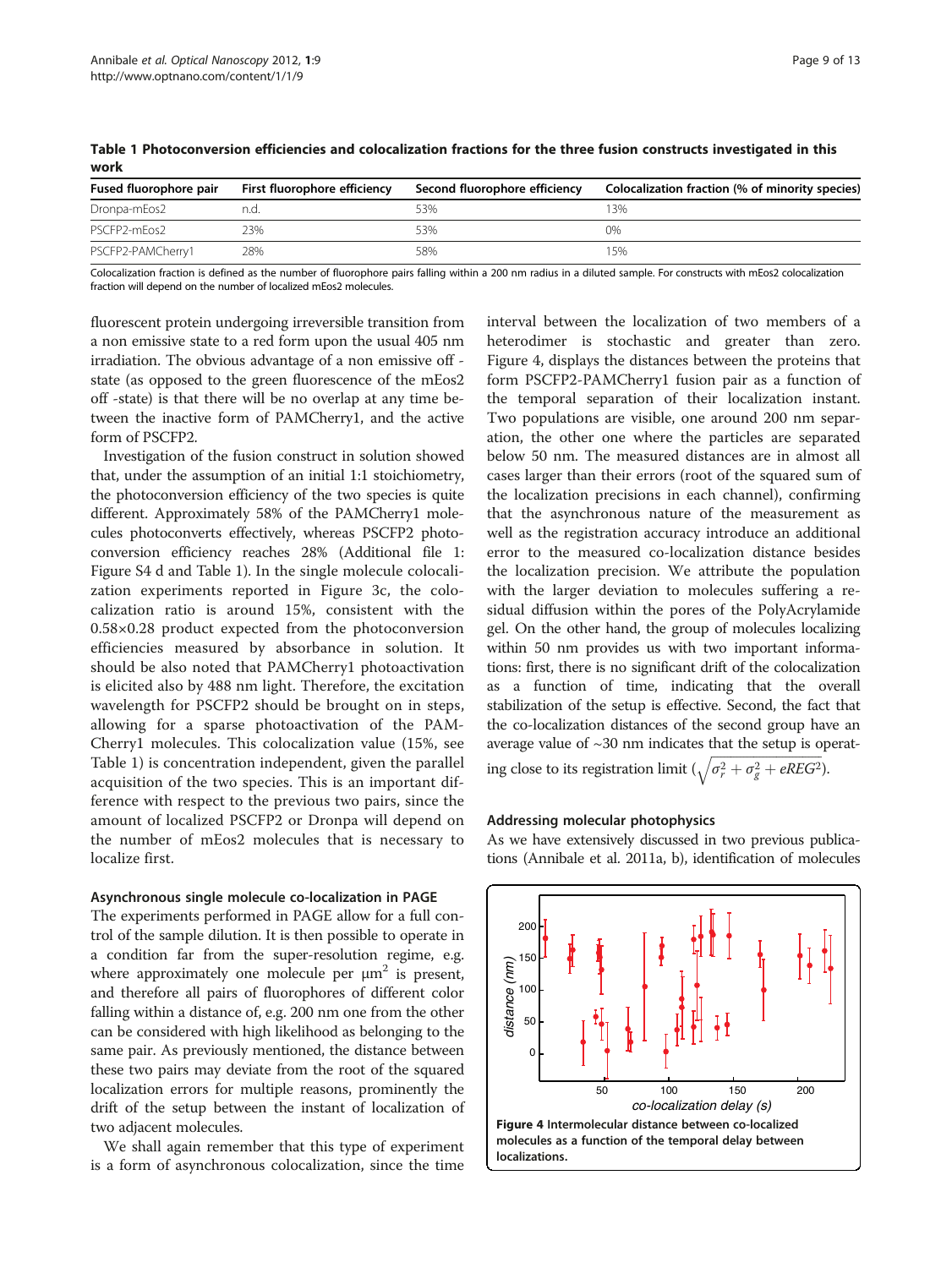should carefully take into account the presence of molecular reactivations, that may lead to photophysical artifacts. The stochastic condition for photoactivation at the basis of PALM microscopy implies that in any given point the number of activated molecule per unit time obeys a Poisson's flow, and depends only on the local density (molecules/  $\mu$ m<sup>2</sup>) and on the photoactivation rate (new molecules/s).

Once a spatial cluster is identified by means of density thresholding, the known observables are the number of molecules  $n_c$  within the cluster, the time elapsed between the first and last localization  $\tau_c$  and the total duration of the PALM acquisition T.

Stochastic activation implies that the activation and localization of the molecules in the cluster should be homogeneously distributed through the entire duration of the acquisition T.

The ratio between the number of localized molecules and the experiment duration determines the steady-state photo-activation rate r. The product  $r^*$ τ<sub>c</sub> determines the average number of molecules m expected to be localized in this time interval.  $m$  is the average of a Poisson's distribution, that can be used to assess the probability  $p$  of detecting  $n_c$  molecules within the cluster. This probability is then used to score each cluster.

An example, applied to an experimental dataset containing a mixture of mEos2 and Dronpa molecule imaged in vitro is displayed in Additional file [1](#page-11-0): Figure S5. Clusters with a number of molecules  $n_c$  and a duration  $\tau_c$  such that  $p$  is less that 0.01 are rejected as temporal artifacts and they are replaced by a localization event having a  $(x,y)$ position calculated based on the weighted mean (using the localization precision s as a weight) of the position of all the  $n_c$  molecules and a localization precision given by their standard deviation.

## Application

After the identification of best performing protein pair, viz. PSCFP2-PAMCherry1 together with the discussed methods we have chosen to test our approach on a biological process of the β2 adrenergic receptor (β2-AR), a prototypical G Protein-Coupled Receptor (GPCRs), i.e. agonist stimulated receptor endocytosis. The formation of clathrin coated pits represents the main pathway for receptor mediated endocytosis, (for a recent review on the subject, see (Marchese et al. [2008\)](#page-12-0)) mainly upon stimulation regulated by an external agonist. Signaling receptors such as GPCRs are one important cargo of clathrin coated vesicles, and they tend to internalize rapidly after stimulation and interaction with the adaptor proteins β-arrestins. The sub-diffraction limit feature size of forming GPCR endosomes and aggregates of segregated receptor on the plasma membrane are an appealing system to be studies using super-resolution techniques (Scarselli et al. [2012](#page-12-0)). β2-AR was labeled using PSCFP2,

whereas PAMCherry1 fused to clathrin light chain was used. For each species, after the clustering threshold, the information about two subgroups of molecules is available: on the one hand those molecules that are part of clusters, and on the other hand all the molecules (including the centers of mass of temporal clusters) that compose the so called monomer fraction. The first group can either be displayed alone to provide a selective image of only the physical clusters present in the sample, a strategy already employed for STORM data (Jones et al. [2011](#page-12-0)), or merged with the monomer fraction in order to obtain an artifact free PALM image.

Figure [5](#page-10-0) displays the dual color TIRF and PALM images of a region of the plasma membrane of a HeLa cell expressing β2-AR and clathrin after stimulation with the agonist isoproterenol. Panel a displays a DIC image together with the overlay of the region imaged in PALM. Small puncta corresponding to the clathrin coated vesicles are visible already at this resolution level. Panels b and c display respectively the red and green TIRF images of the region within the square in a, and panel c displays the overlay of the two channel TIRF images. A large amount of aggregates in both imaging channel is visible, with some evident colocalization events. Panel d displays the corresponding dual color raw PALM image. A much clearer picture emerges from the PALM image displaying only the clustered fraction and the corresponding map of the localized fluorescence centers (panels e and f). In this representative figure, more than ten clathrin coated vesicles are detectable, and approximately five of them are clearly associated to β2-AR clusters. An inset showing one of these colocalization events is displayed in panels g (TIRF) and h (PALM). The amount of co-clustering observed is consistent with the observation from a positive control.

We performed the additional positive control experiment by co-transfecting HeLa cells using clathrin light chain (clc) fusions with PSCFP2 and pamCherry1 (data not shown). By using the approach described in the ms, we observed in total 158 clathrin clusters in the red channel, 240 in the green channel and in 70 cases we could observe an overlap.

## Effect of chemical fixation

The final point to be discussed in the framework of super-resolution co-localization is the assumption that the cell under observation can be frozen in a definite configuration by means of chemical fixation. The most commonly used fixatives in cell biology are aldehydes, most notably formaldehyde and glutaraldehyde. Typically, the slower acting formaldehyde is complemented by the addition of glutaraldehyde, to speed up the reaction and achieve a better fixation, in particular of membrane proteins. It has been demonstrated that unless glutaraldehyde is used, a significant fraction of both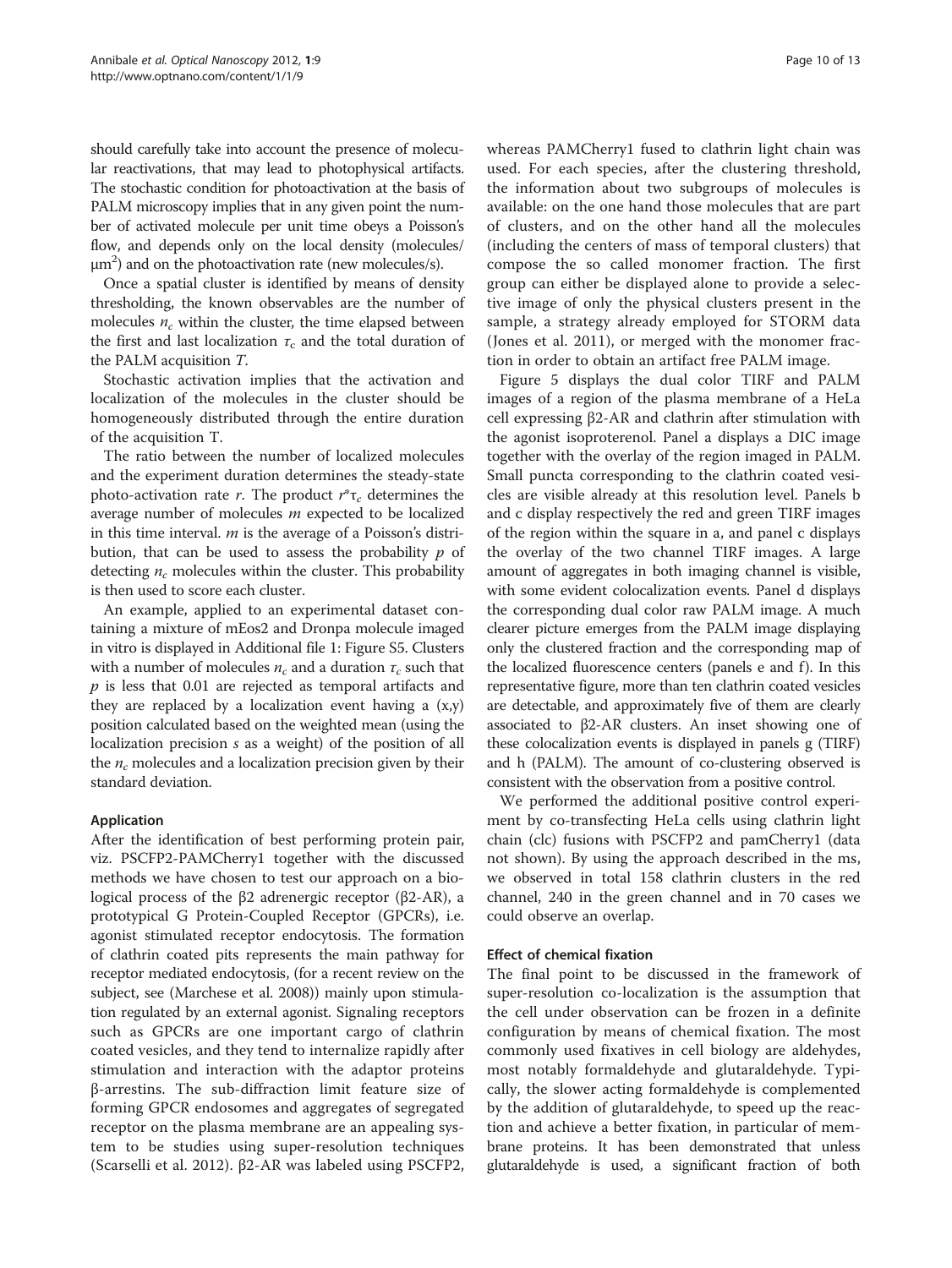<span id="page-10-0"></span>

membrane anchored or transmembrane proteins remains mobile (Tanaka et al. [2010\)](#page-12-0).

## Conclusions

Additional file [1:](#page-11-0) Figure S6 displays the mobile fraction at different lag times, for the three sub-sets of our dataset. The mobile component prior to fixation and calculated using the method developed by Schutz et al. (Schutz et al. [1997\)](#page-12-0) amounts to 75% of the total traces, decreasing to 45% after an average of 30 s, indicating that only 40% of the mobile molecules was immobilized after 15 s incubation with the fixative mix. Considering that, given the typical diffusion coefficient of a transmembrane protein is in the range of 0.01-1  $\mu$ m<sup>2</sup>/s and the MSD scales as  $\langle r^2 \rangle$  = 4Dt, after 15 s we are in the upper range of 6  $\mu$ m<sup>2</sup>. After an average of 90 s, and an upper bound for the mean square displacement of  $18 \mu m^2$ ,  $33\%$  of the originally mobile molecules are still diffusing.

A small cluster, such as the clathrin coated vesicle at the plasma membrane, or a small receptor aggregate resulting from the temporary response to a stimulus, would be clearly blurred out or even dissolved if it contains a few molecules, before complete fixation has occurred. A residual diffusion after 1.5 h from fixation was observed also for clathrin (data not shown). Significantly, the immobile fraction remained at around 30% before and after fixation, but after fixation the mobile clathrin molecules appeared to be confined to a range  $(MSD<sup>0.5</sup>)$ of  $\sim$  0.275 μm.

In this paper, we investigated and critically reviewed the key technical steps and associated challenges encountered in multicolor super-resolution localization microscopy. We proposed an active stabilization mechanism based on a totally internally reflected laser line to compensate the effect of axial drift, to enhance long term stability (nm-level) and to take full advantage of the registration accuracy of the setup.

We identified the limit to the registration accuracy of our stabilized widefield setup over time, finding an effective registration precision systematically larger than the FRE, the typical benchmark used in these experiments. Then, we reviewed the original dualcolor PALM pair Dronpa-mEos2, the more recent mEos2-PSCFP2 and finally we settled on the pair PAMCherry1-PSCFP2, reporting an application regarding the clustering of the β2-AR during clathrin-dependent endocytosis, providing also a quantitative method for the rejection of those clusters that clearly arise due to photophysics.

We concluded this paper with the observation that the requirements for long term stability do not apply only to the setup, but also to the sample itself. We investigated the diffusional properties of the β2-AR after fixation, observing that the immobilization of membrane bound proteins is a slow process, leaving a significant fraction of mobile molecules diffusing for up to minutes after fixation.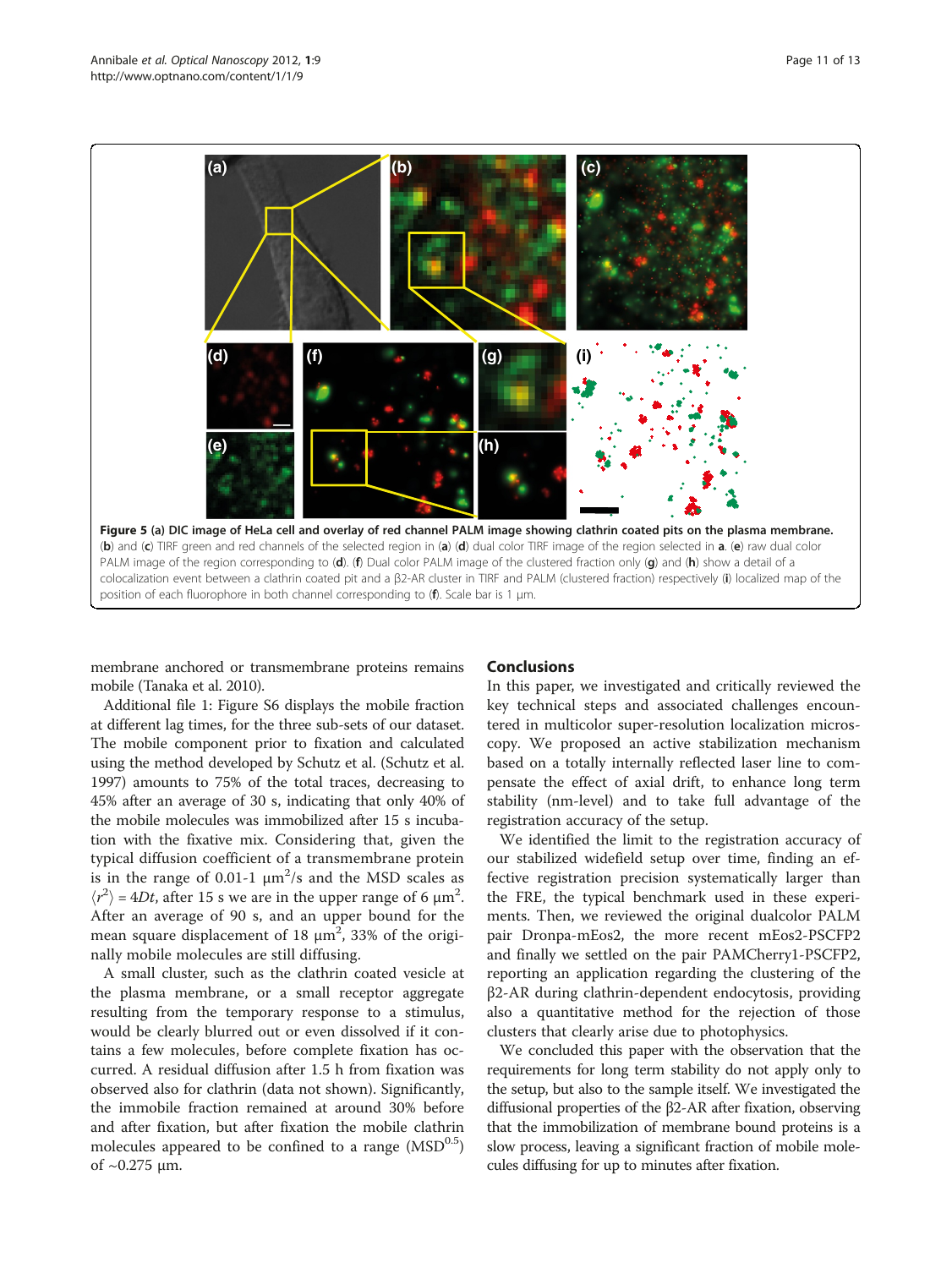<span id="page-11-0"></span>The conclusion that can be drawn from these experiments highlight the significant challenges that PALM and similar techniques face in relation to dual-color imaging if they want to stand up to the definition of super-resolution methods also in multicolor mode. The origin of certain limitations, such as the registration precision larger than 10 nm, is not obvious. Registration accuracies below 1 nm (Pertsinidis et al. [2010](#page-12-0)) were demonstrated only in particular conditions, in vitro and over limited field of views (one pixel). The use of fusion constructs to identify the best candidate among the possible combination of PAFPs is also an approach that yielded interesting information about the final stoichiometries that can be achieved with these constructs. The couple PAMCherry1-PSCFP2 is the only pair that does not require sequential imaging, maximizing the speed and at the same time increasing the quantitative outcome of the molecular counting process. The combination of  $a > 10$  nm registration precision, >20 nm localization precision and 60% photoconversion efficiency in the best case effectively rules out the use of PALM to probe heter-oligomerization processes quantitatively. However, investigation of co-clustering of larger and denser structures remains a promising avenue.

## Additional file

[Additional file 1:](http://www.biomedcentral.com/content/supplementary/2192-2853-1-9-S1.docx) Figure S1. Registration protocol. (a) Dual-color image of the grid obtained by integrating the images of a fiducial fluorescent bead scanned across a square matrix of approximately 10 μm side. (b) Average localization precision of the individual fiducial nanoparticles as a function of the number of integrated frames (equivalent to multiples of the exposure time). (c) Average Fiducial Registration Error following the Local Weighted Mean mapping of all the coordinates of the fiducial marker in the red channel and subtraction from the corresponding coordinates in the green. Figure S2. Schematic of the protocol employed in a dual-color imaging experiment applicable to any laboratory or commercial localization microscopy measurement. Figure S3. Measurement of the lateral drift. Upper graph: absolute drift, in the red and green channel, of one fiducial nanoparticle in a mEos2-PSCFP2 sample. Bottom graph: relative drift in the x and y directions. Lower inset: scatter plot of the residual offset between the green and red channel after approximately 520 s from the beginning of the acquisition till the end. The red circle has a radius of 10 nm. Figure S4. (a) Evolution of the absorption spectrum of mEos2 upon 405 nm irradiation, at pH 7.9. It is important to notice that the photoconversion of the red form reaches a saturation before that the green form (488 nm band) has completely disappeared. The ratio between the concentration of the green species and the red one at saturation is approximately 1.8. (b) mEos2 bands before and after photoconversion (1 h) in a 4-15% gradient denaturing Blue Coomassie gel. (c) Absorption spectrum of PSCFP2-mEos2 fusion (after detrending to remove an exponential background). The evolution of the absorption spectrum is displayed in a color code up to 75 minutes of 405 nm irradiation, when no further increase of the absorbance of the mEos2(R) form is observed. The dashed line represents the theoretical PSCFP2-mEos2 spectrum (prior to photoconversion) at the expected 1:1 stoichiometry, normalized in order to match the peak mEos2(G) absorbance. An excess (1.3x) of PSCFP2 is observed. (d) Ensemble spectroscopic characterization of PSCFP2-PAMCherry1 fusion protein. Evolution of the absorption spectrum upon 405 nm laser light irradiation. Extinction coefficients for each species are quoted, and allow to reconstruct the final concentration of activated species. Figure S5. (a) Map of the localized centers for mEos2 (red) and Dronpa

(green) molecules activated in PAGE at low concentration. (b) Two arbitrary clusters are selected and their kymographs displayed.  $(c)$  and  $(d)$ . (e) The number of molecules activated in time for each species is displayed. Linear guide for the eye outlines the linear activation regime where the assumption of a Poisson flow for the arrival time of the localization events hold. (f) Cumulative Distribution Functions for a Poisson Distribution calculated for the two clusters displayed in b.  $m_{mEos}$  = 9 and m<sub>Dronpa</sub> = 23. Figure S6. (a) β2-mEos2 traces before fixation on the plasma membrane of a HeLa cell. (b) After an average of 30 s after fixation. (c) After an average of 90 s after fixation. Scale bar 5 μm. (d) Evolution of the mobile fraction of β2-ARs on the plasma membrane of a HeLa cell as a function of the time from fixation.

## Competing interests

The authors declare that they have no competing interests.

#### Authors' contributions

PA, MG and MS performed the measurements presented in the paper and supplementary material. PA built PALM setup and analyzed data presented in the paper and supplementary material. MG wrote the registration code. MS built initial constructs and validated them in vitro and in vivo. PA conceived the study with AR and prepared the manuscript. All the authors read and approved the final manuscript.

#### Acknowledgements

This work was financially supported by FNS grants no. 200021–125319 and no 20021–132206. We would like to acknowledge Mike Davidson for providing PAMCherry-clathrin light chain and PSCFP2-clathrin light chain, Lely Feletti for professional assistance in sample preparation as well as Annalisa Ansaloni. We would like to acknowledge insightful suggestions regarding the purification strategy of mEos2 from Prof. Hilal Lashuel and Dr. Ranieri Bizzarri. We would also like to thank Prof. Melike Lakadamyali for useful discussion.

#### Author details

<sup>1</sup> Laboratory of Nanoscale Biology, Institute of Bioengineering, School of Engineering, EPFL, Lausanne 1015, Switzerland. <sup>2</sup>Present address: Department of Neuroscience, University of Pisa, Pisa, Italy.

#### Received: 5 September 2012 Accepted: 21 November 2012 Published: 24 November 2012

#### References

- Andresen M, Stiel AC, Folling J, Wenzel D, Schonle A, Egner A, Eggeling C, Hell SW, Jakobs S (2008) Photoswitchable fluorescent proteins enable monochromatic multilabel imaging and dual color fluorescence nanoscopy. Nat Biotechnol 26:1035–1040
- Annibale P, Vanni S, Scarselli M, Rothlisberger U, Radenovic A (2011a) Identification of clustering artifacts in photoactivated localization microscopy. Nat Methods 8:527–528
- Annibale P, Vanni S, Scarselli M, Rothlisberger U, Radenovic A (2011b) Quantitative Photo Activated Localization Microscopy: Unraveling the Effects of Photoblinking. PLoS One 6(7):e22678
- Baddeley D, Crossman D, Rossberger S, Cheyne JE, Montgomery JM, Jayasinghe ID, Cremer C, Cannell MB, Soeller C (2011) 4D super-resolution microscopy with conventional fluorophores and single wavelength excitation in optically thick cells and tissues. PLoS One 6:e20645
- Bates M, Dempsey GT, Chen KH, Zhuang XW (2012) Multicolor Super-Resolution Fluorescence Imaging via Multi-Parameter Fluorophore Detection. Chemphyschem 13:99–107
- Bates M, Huang B, Dempsey GT, Zhuang X (2007) Multicolor super-resolution imaging with photo-switchable fluorescent probes. Science 317:1749–1753
- Betzig E, Patterson GH, Sougrat R, Lindwasser OW, Olenych S, Bonifacino JS, Davidson MW, Lippincott-Schwartz J, Hess HF (2006) Imaging intracellular fluorescent proteins at nanometer resolution. Science 313:1642–1645
- Buckers J, Wildanger D, Vicidomini G, Kastrup L, Hell SW (2011) Simultaneous multi-lifetime multi-color STED imaging for colocalization analyses. Opt Express 19:3130–3143
- Chichili GR, Rodgers W (2007) Clustering of membrane raft proteins by the actin cytoskeleton. J Biol Chem 282:36682–36691